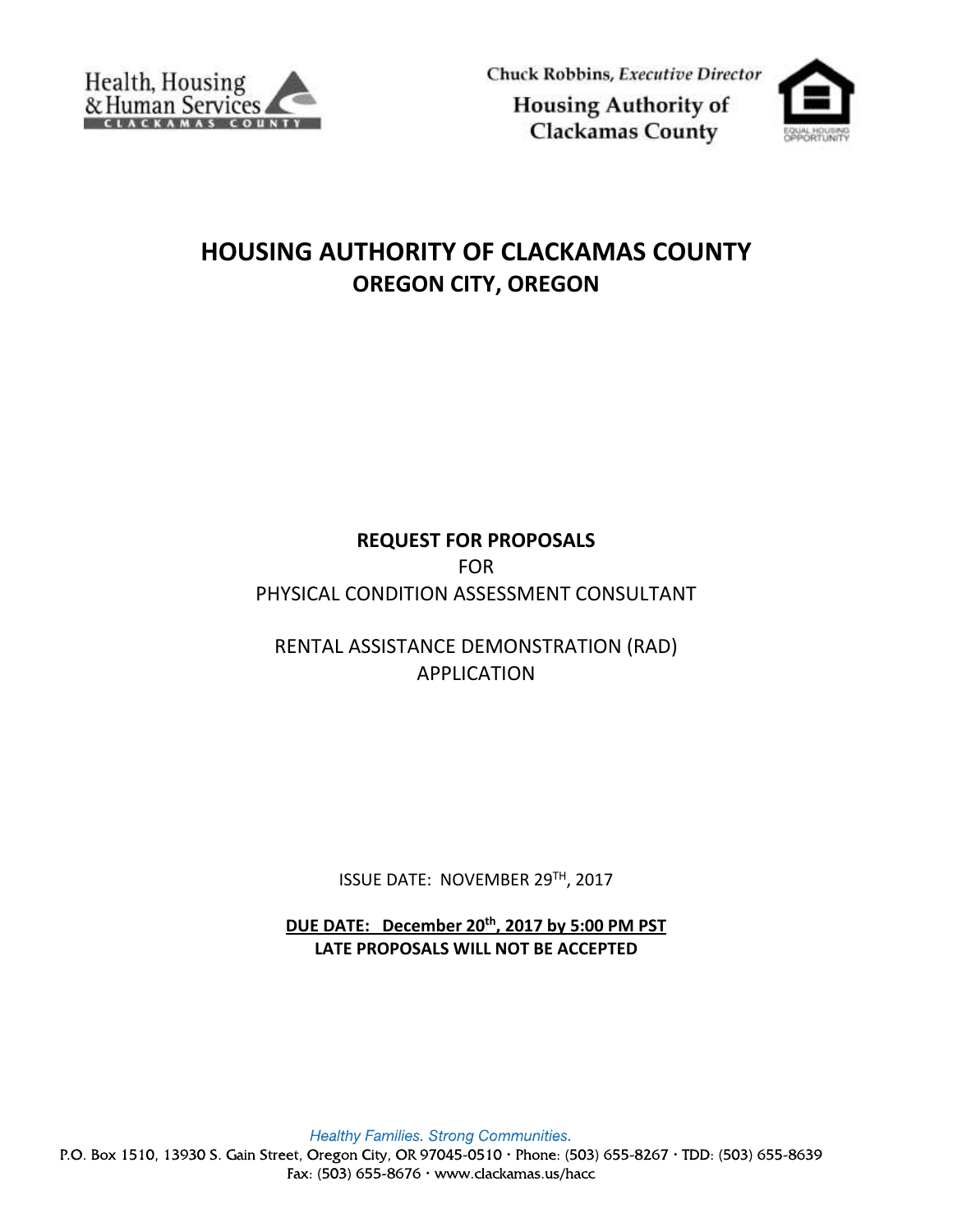# **REQUEST FOR PROPOSALS**

FOR A PHSYICAL CONDITION ASSESSMENT (RPCA) CONSULTANT

The Housing Authority of Clackamas County (HACC), hereby invites qualified independent contractors to submit a bid for consulting services to produce, in accordance with the requirements of the Rental Assistance Demonstration (RAD) program of the Department of Housing and Urban Development (HUD), a RAD Physical Condition Assessment (RPCA) for each property described herein.

| <b>Issue Date:</b>   | November 29 <sup>th</sup> , 2017                    |
|----------------------|-----------------------------------------------------|
| <b>Closing Date:</b> | 5:00 pm Wednesday, December 20 <sup>th</sup> , 2017 |

*Proposals are to be delivered by email ONLY to the RFP Contact. Late submittals will not be considered.*

| <b>Submit Proposals to:</b> | Housing Authority of Clackamas County<br>Attention: Mary-Rain O'Meara |
|-----------------------------|-----------------------------------------------------------------------|
| By email:                   | momeara@co.clackamas.or.us                                            |
| <b>RFP Contact:</b>         | For all questions, contact:<br>Mary-Rain O'Meara                      |
|                             | Housing Development Coordinator                                       |
|                             | Housing Authority of Clackamas County                                 |
|                             | Telephone: 503-650-3140                                               |
|                             | Email: momeara@co.clackamas.or.us                                     |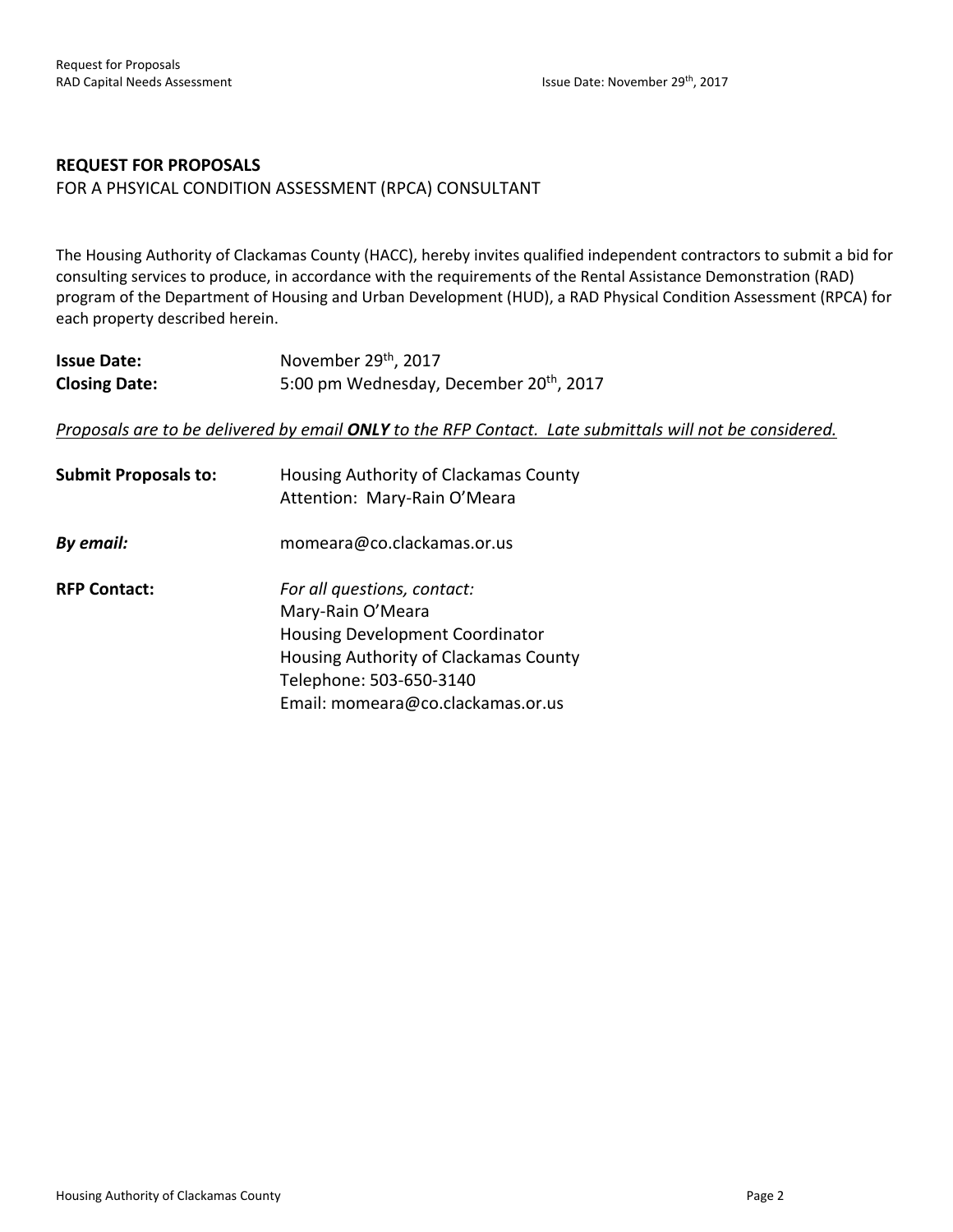#### **I. INTRODUCTION**

#### **A. Purpose**

The Housing Authority of Clackamas County (HACC) requests proposals from qualified and experienced individuals, firms or teams ("Proposers") to provide Physical Condition Assessment services to HACC in accordance with the HUD RAD program.

# **B. Housing Authority of Clackamas County**

The HACC is a division of the Clackamas County Department of Health, Housing and Human Services and is governed by a Board of Commissioners made up of the Clackamas County Board of Commissioners plus one Housing Authority Resident Commissioner. With an annual operating budget of approximately \$18 million, HACC maintains (545) public housing units, (1,651) Housing Choice Vouchers, and (357) units of affordable and special needs housing.

#### **C. Project Overview**

As a result of this solicitation, HACC intends to award a single contract for the provision of RPCA Services as required over the term of the contract. See Section II for a description of the required services. The contract term will be 1 year, beginning in January, 2018.

#### **II. SCOPE OF SERVICES**

#### **A. Scope of Services**

HACC currently has 100 units of existing public housing located at Hillside Manor; 2889 SE Hillside St, Milwaukie, OR 97222. Hillside Manor is a 9-story, concrete building constructed in 1970.

HACC intends to convert the entirety of Hillside Manor under the Rental Assistance Demonstration (RAD) into a project-based subsidy property. The chosen firm must generate a RPCA report in conformance with all of HUD's requirements as part of the RAD program. The complete Scope of Work and Contractor Qualifications are detailed in Attachment G; RAD Statement of Work.

The chosen firm will be required to populate the HUD online RAD tool that was designed for the RAD program. The RPCA report must include the following sections:

- 1. Comparison of Traditional and Green Requirements
- 2. Energy Audit
- 3. Utility Consumption Baseline

This Scope of Work will need to be completed for the listed property not later than 90 calendar days after execution of a contract. Each firm must demonstrate its ability to meet the deadline for the RPCA Scope of Work in their proposal submission.

The selected contractor may be required to provide revisions or updates to the RPCA as needed through deliberation with the project Architect and General Contractor. This project will be seeking funding under the 9% Low Income Housing Tax Credit (LIHTC) program and the RCPA contractor may be asked to provide additional clarifications or modifications to the RCPA as the LIHTC is developed.

When performing work under the Contract, the selected Contractor must meet the highest standards prevalent in the industry most closely related to the services described below.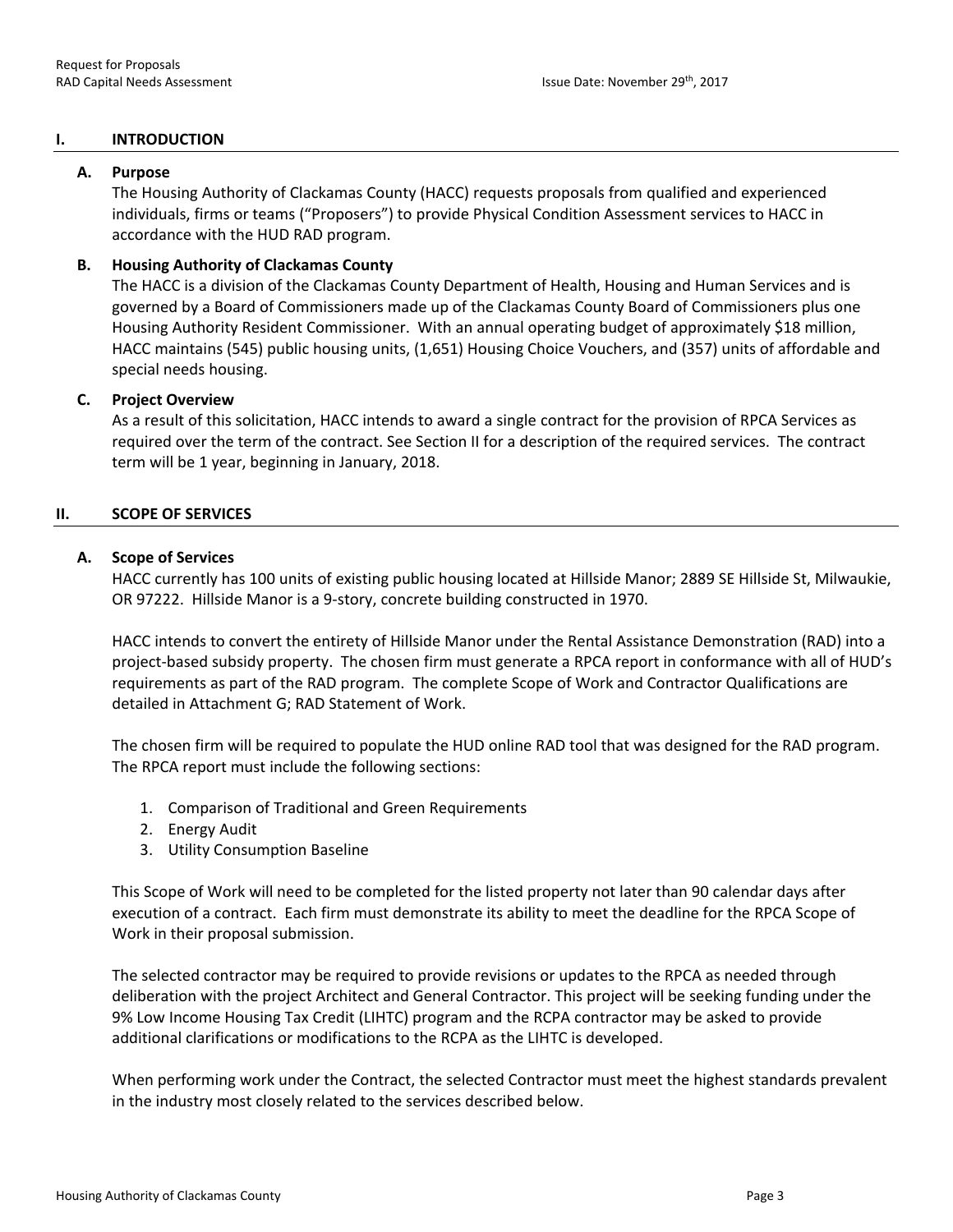# **B. Description of Proposed Property**

HACC is seeking technical assistance to produce the required RPCA as defined under HUD RAD guidelines for the following specific properties within its portfolio:

| <b>Project Name &amp; Address</b> | 1BR<br>Eff | 1 <sub>BR</sub> | 2BR | ADA | Total |
|-----------------------------------|------------|-----------------|-----|-----|-------|
| Hillside Manor:                   | 60         | 36              |     | b   | 100   |
| 2889 SE Hillside St;              |            |                 |     |     |       |
| Milwaukie, OR                     |            |                 |     |     |       |

# **III. SUBMISSION REQUIREMENTS**

# **A. Method of Solicitation**

HACC is soliciting competitive proposals from qualified firms with documented track record of providing the required services through a formal Request for Proposal (RFP) process. Proposals should demonstrate detailed plans on how the Proposer intends to provide the required services in a manner that will result in the successful and timely completion of the services. In addition, the Proposal shall demonstrate the Proposer's capacity and readiness to perform the Scope of Work immediately upon execution of a contract with HACC. The Proposal shall include evidence of the Proposer's previous experience and qualifications relative to the provision of such services. Once selected, the successful Proposer will enter into a firm fixed-price contract agreement with HACC to perform the required scope of work.

# **B. Submission Requirements**

The Proposer's completed proposal shall include:

1. Minimum Requirements: To be qualified to respond, Proposers must not be debarred, suspended, or otherwise ineligible to contract with HACC, and must not be included on the General Services Administration's "List of Parties Excluded From Federal Procurement and Non-Procurement Programs" or the Department of Housing and Urban Development's "Limited Denial of Participation" list.

The successful Proposer must have current and active registration in the State of Oregon Business Registry and be licensed (if required by law) to perform the professional services proposal.

- 2. General: By submitting a bid, the bidder is agreeing to abide by all terms and conditions listed herein, including those terms and conditions with HUD Handbook 7560.8 Rev. 2, Procurement Handbook for Public Housing Agencies, dated 2/2007 and HUD Table 5.1, Mandatory Contract Clauses for Small Purchases Other Than Construction and if attached; HUD 5370EZ, Davis Bacon or HUD Wage Decision
- 3. Brevity is strongly encouraged. Respond only to items listed below and include only relevant information. The reviewers will not consider materials that are not requested below. **Limit your proposal to the equivalent of (20) single-sided pages. Page limit does not include cover letter and/or required attachments.**

Once submitted, no additions, deletions, or substitutions may be made to written proposals.

- 4. Format Requirements: Submittals will only be received by the RFP Contact via email. Please consider this format when assembling the submittal:
	- a. An 8.5" X 11" format, either vertical or horizontal; and
	- b. A font size no smaller than 10 points.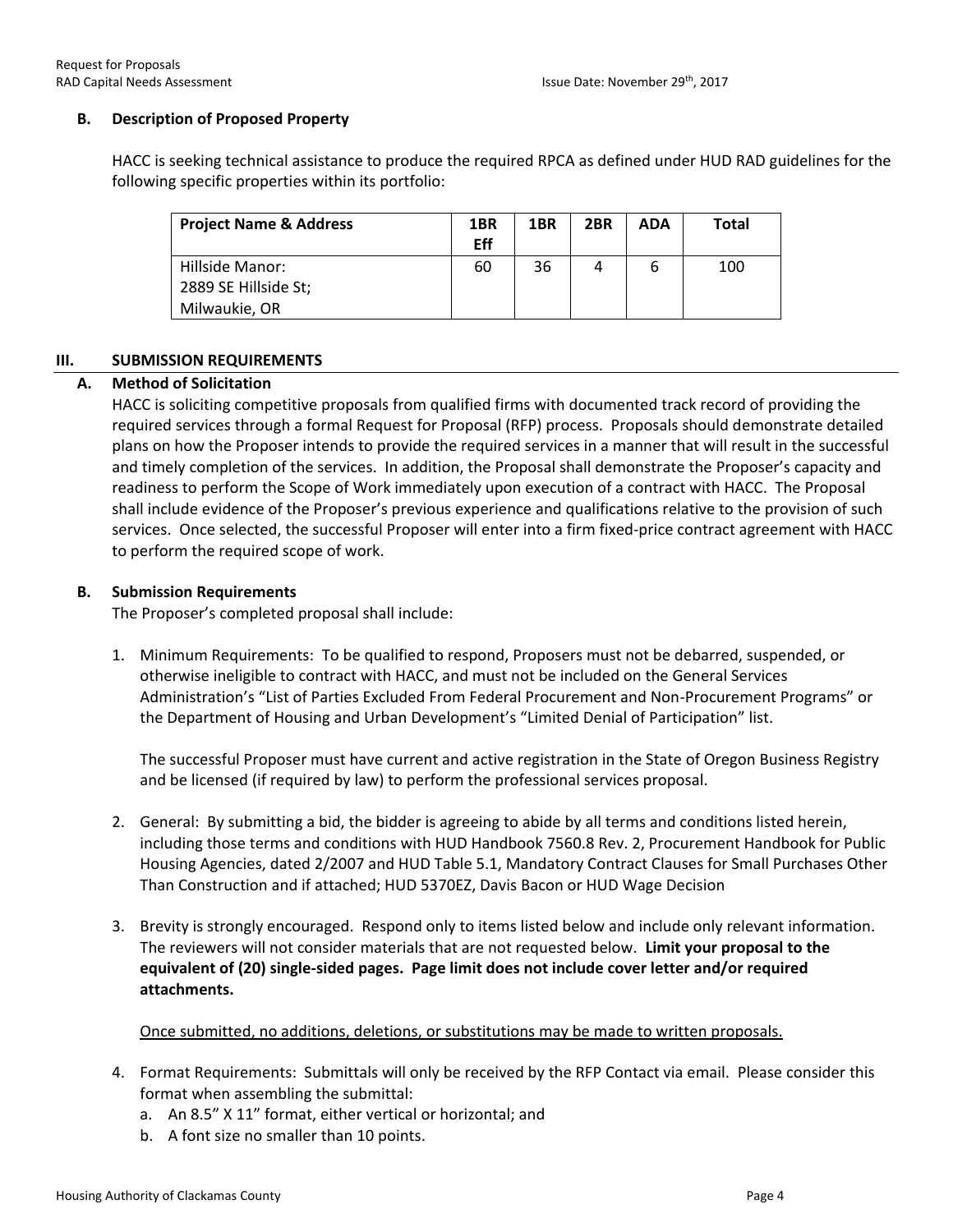# **C. Qualifications Statement**

To be considered responsive and responsible, each Proposer shall respond to the following requirements. Responses must be specific and complete unto themselves. Any submittal that, in the opinion of the HACC does not fully and completely address these requirements will not be reviewed.

- 1. Cover Letter: Limit letter to a maximum of two (2) pages. Introduce your firm and describe your relevant experience for the contemplated work.
- 2. Firm Description: A general description of the Proposer including the nature of the business or organization, a brief summary of its history, its size and organizational structure. The description should include an identification of any subcontractors proposed to be used by the Proposer and their expertise.
- 3. Staff Description: The name, title(s) and contact information for the following individual(s):
	- a. Those individual(s) authorized to negotiate and contractually bind Proposer. Proposals MUST be signed by an official authorized to contractually bind the Proposer.
	- b. Those individual(s) who may be contacted by HACC for purposes of clarification or the provision of additional information as necessary.
	- c. Those individual(s) to be assigned the work with HACC, including their current position with the organization, relevant project history, and the location where they conduct their work. HACC reserves the right at any time to request Contractor to remove and/or replace any assigned staff from the HACC properties.
- 4. Similar Project Experience: Examples of three (3) residential project sites Proposer has worked on in the past three years that best demonstrate Proposer's ability to provide the requested services. These descriptions should include a description of the project, the time frame over which services were performed, the individual(s) who worked on the project and client name.
- 5. Schedule: Include a description or proposed timeline of how Proposer intends to meet schedule requirements.
- 6. Fee Proposal: Include a fee proposal, for the Scope of Services as defined in Section II and Attachment G, and schedule that identifies the hourly billing rate for services for all staff that might be required for work under the contract resulting from this RFP. The fee schedule shall include all professional services and all administrative costs. Proposers will not be reimbursed for general overhead.
- 7. References: Provide (3) references, previous and/or current, including the name and title of the contact person, their mailing address, email address and phone number. If available, please provide one reference from a public housing authority or other public agency.
- 8. Required Forms:

The following forms must be fully completed and signed by the appropriate person and included in the qualifications package:

- a. Lobbying Certificate (Exhibit A)
- b. Debarment Certificate (Exhibit B)
- c. Form HUD 5369-B: Instructions to Offerors Non-Construction (Exhibit C)
- d. Form HUD 5369-C: Certifications & Representations of Offerors Non-Construction Contract (Exhibit D)
- e. Form HUD 5370-C: General Conditions for Non-Construction Contracts (Exhibit E)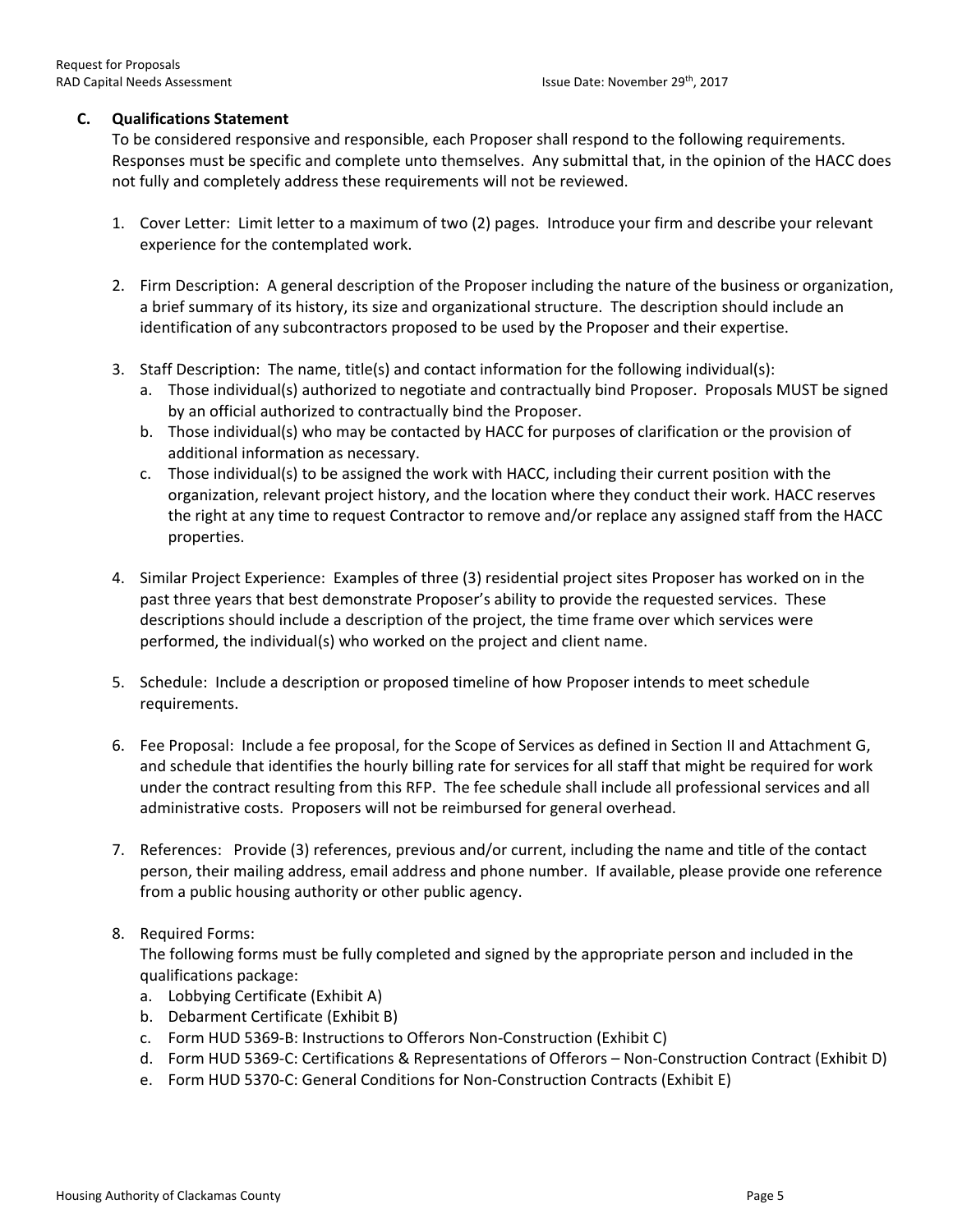# **IV. EVALUATION**

#### **A. Method of Award**

HACC will appoint a Selection Committee to evaluate the Proposals. The Committee will evaluate written responses to the RFP and shall apply the evaluation criteria and scoring set forth below. The scores will be used to identify the highest ranked firm(s). The Committee will make its recommendation for contract award to the firm(s) determined to be the most highly qualified based on the ranking.

#### **B. Evaluation Criteria**

| <b>Criteria</b>                                       | <b>Points</b> |
|-------------------------------------------------------|---------------|
| Experience with similar RAD PCA inspections & reports | 25            |
| Capability to meet the required inspection schedule   | 25            |
| Qualifications of Firm/Staff                          | 20            |
| Cost                                                  | 15            |
| Oregon based firm and inspection staff                | 10            |
| MBE/WBE/DBE Firm                                      |               |
| <b>Total Points</b>                                   | 100           |

# **C. Questions and Comments**

Any Proposer requiring clarification of the information must submit specific questions or comments to the RFP contact via email. **The deadline for submitting such questions is December 6 h , 2017.** If in HACC's opinion, additional information or interpretation is necessary; such information will be supplied in the form of an Addendum that will be posted to the HACC website:<http://www.clackamas.us/housingauthority/bids.html>

Such addenda shall have the same binding effect as though contained in the main body of the Request for Proposals. Oral instructions given to prospective Proposers by HACC employees or its agents shall not bind HACC. All Addenda shall be issued by HACC not less than three (3) calendar days prior to the qualifications deadline.

# **D. Selection Process**

HACC may, from among the range of proposals, select an offer of services that best meets its needs and requirements. It is further desired that the RFP process will ensure cost competitiveness among respondents. The HACC urges all interested parties to carefully review the requirements of this RFP. Written proposals containing the requested information will serve as the primary basis for final selection. HACC may, at its sole discretion, interview any number of Proposers prior to selection.

All proposals will be reviewed by the HACC based upon the evaluation criteria contained in this RFP. HACC will select the top firm based upon its proposal and ranking, the results of reference checks, the fee proposal (not necessarily the lowest pricing) and the effectiveness of the presentation. If a selection is not made through the initial review process, HACC may elect to interview its top choices of Proposers in order to determine which Consultant will provide the best services for the project. HACC reserves the right to conduct negotiations with one or more Proposers if, in the sole opinion of HACC, that method will provide the greatest benefit to the HACC.

The HACC anticipates the selection of a Consultant based on the following schedule: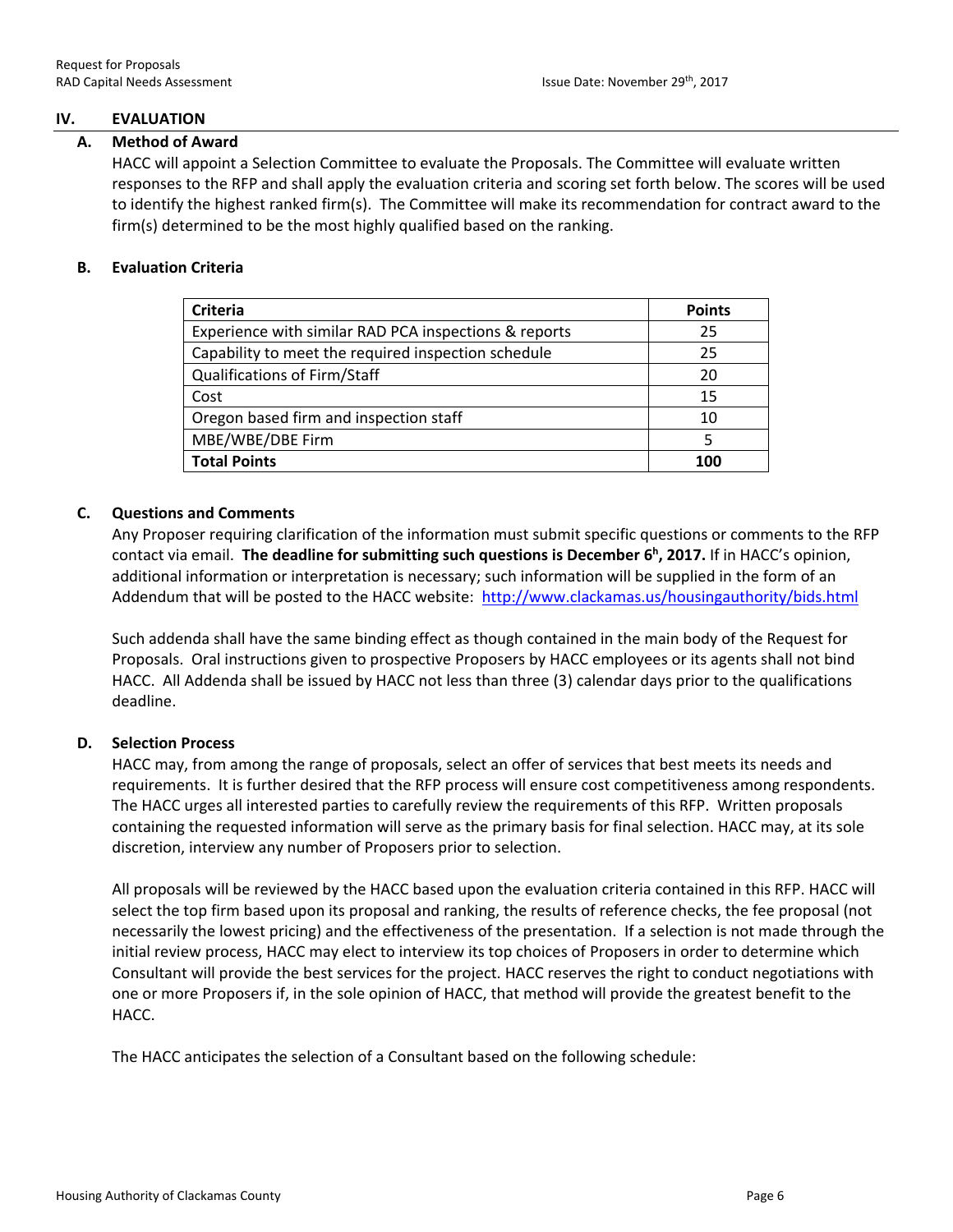| Date                                            |                                                          |
|-------------------------------------------------|----------------------------------------------------------|
| November 29 <sup>th</sup> , 2017                | RFP Issued and Available                                 |
| December 6 <sup>th</sup> , 2017 by 5:00 pm PST  | Final Day to submit written questions (email acceptable) |
| December 7 <sup>th</sup> , 2017 by 5:00 pm PST  | HACC responds to questions                               |
| December 20 <sup>th</sup> , 2017 by 5:00 pm PST | Proposals due                                            |
| December 30 <sup>th</sup> , 2017                | Selection of top ranked firm no later then this date     |

#### **V. CLARIFICATIONS AND ADDENDA**

# **A. Minority Business (MBE) Goals**

The firm submitting a proposal shall be aware of the HACC goals of consistency with Presidential Executive Orders 11625, 12138 and 12432 and Section 3 of the HUD Act of 1968. The HACC goal is to make efforts to ensure that small and minority-owned business, women's business enterprises, labor surplus area business, and individuals or firms located in or owned in substantial part by persons residing in the area of a HACC project are used when possible.

# **B. Federal Wage Guideline**

Some funds used for this project are derived from federal funds. Thus, certain regulatory requirements will be included in the contract for these properties, including but not limited to Federal Wage Guidelines.

# **C. Award of Contract; Clarification or Rejection of Proposals**

HACC will evaluate proposals and will rate proposals using the scoring methodology described in Section IV of this document.

HACC reserves the right to seek clarification of the written proposals from Proposers.

HACC reserves the right to reject any and all proposals and to waive any informality in proposals received whenever such rejection or waiver is in the interest of the Housing Authority.

HACC reserves the right to reject the proposal of any Proposer including those who have previously failed to perform properly, or to complete on time, contracts of a similar nature; who is not in a position to perform the contract, or who has neglected the payment of bills or otherwise disregarded their obligations to subcontractors, material suppliers, or employees. HACC also reserves the right to reject the proposal of any proposer listed in the current issue of "List of Parties Excluded from Federal Procurement and Non-procurement Programs" U.S. General Services Administration, Office of Acquisition Policy or listed in the HUD Limited Denial of Participation, current edition.

Professional services contracts will not have terms exceeding five years without HUD Approval.

The successful firm shall sign and file with HACC all documents necessary to the successful execution of the contract within ten calendar days after the notice of award.

# **D. Right to Protest**

Any actual Proposer who is adversely affected or aggrieved by HACC's award of the contract to another Proposer on the same solicitation shall have fourteen (14) calendar days after notice of intent to award has been issued to submit to the Executive Director a written protest of the award. The written protest shall specify the grounds upon which the protest is based. A protest must meet the requirements of ORS 279B.410. HACC will not entertain protests submitted after the time period established in this rule.